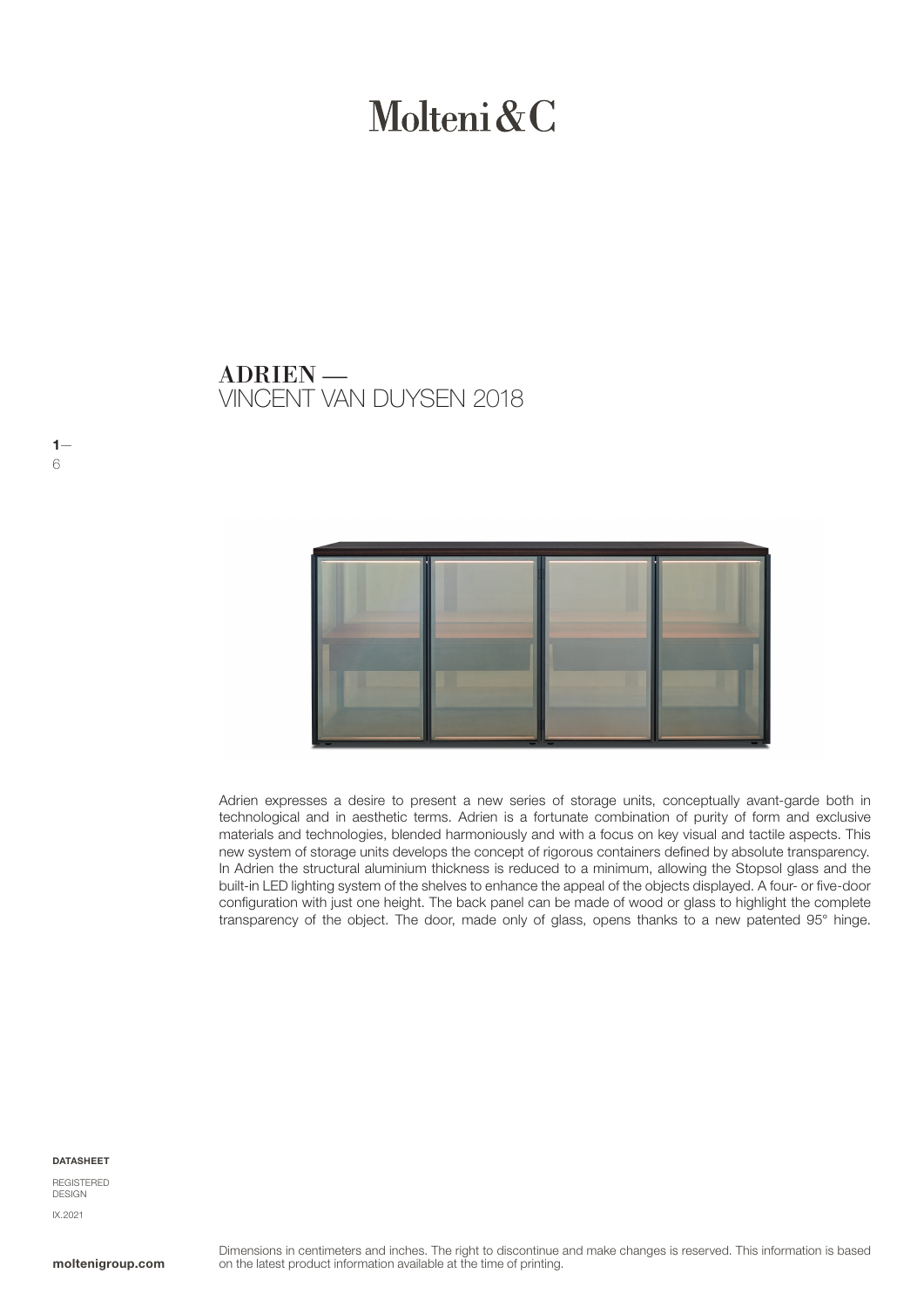### **NOTES**

- $\triangleright$  Cupboard available in three sizes with sides and doors in glass.
- $\blacktriangleright$  The back can be made in the same finish as the sides or in wood.
- $\blacktriangleright$  The internal parts are always in wood, and the top can be either in
- marble th 2 cm or wood th 3 cm.
- $\blacktriangleright$  The upper top panel is mandatory.
- $\blacktriangleright$  The cupboard can be equipped with a lighting system.
- ▶ The LED bars can be inserted on the lid or on the shelves in wood or glass.
- $\blacktriangleright$  The cupboard can be used in the centre of the room only in the version with the glass back.

### Molteni&C

| finishes                  |         | woods | pewter<br>colour | glass | transparent transparent marble<br>stopsol<br>glass | saffiano<br>melamine |
|---------------------------|---------|-------|------------------|-------|----------------------------------------------------|----------------------|
| components                |         |       |                  |       |                                                    |                      |
| side panel<br>glass frame | profile |       |                  |       |                                                    |                      |
|                           | glass   |       |                  |       |                                                    |                      |
| frame central partition   | profile |       |                  |       |                                                    |                      |
| base and lid              |         |       |                  |       |                                                    |                      |
| back panel                |         |       |                  |       |                                                    |                      |
| glass                     | profile |       |                  |       |                                                    |                      |
| back panel                | glass   |       |                  |       |                                                    |                      |
| finishing top             |         |       |                  |       |                                                    |                      |
| door                      | profile |       |                  |       |                                                    |                      |
|                           | glass   |       |                  |       |                                                    |                      |
| shelf                     |         |       |                  |       |                                                    |                      |
| glass<br>shelf            | profile |       |                  |       |                                                    |                      |
|                           | glass   |       |                  |       |                                                    |                      |
| drawers front             |         |       |                  |       |                                                    |                      |
| drawer internal           |         |       |                  |       |                                                    |                      |

**colours**

**Woods** EU eucalyptus RF graphite oak

emperador dark orient grey Sahara noir calacatta gold

**Marbles**

#### DATASHEET

REGISTERED DESIGN IX.2021

 $2-$ 6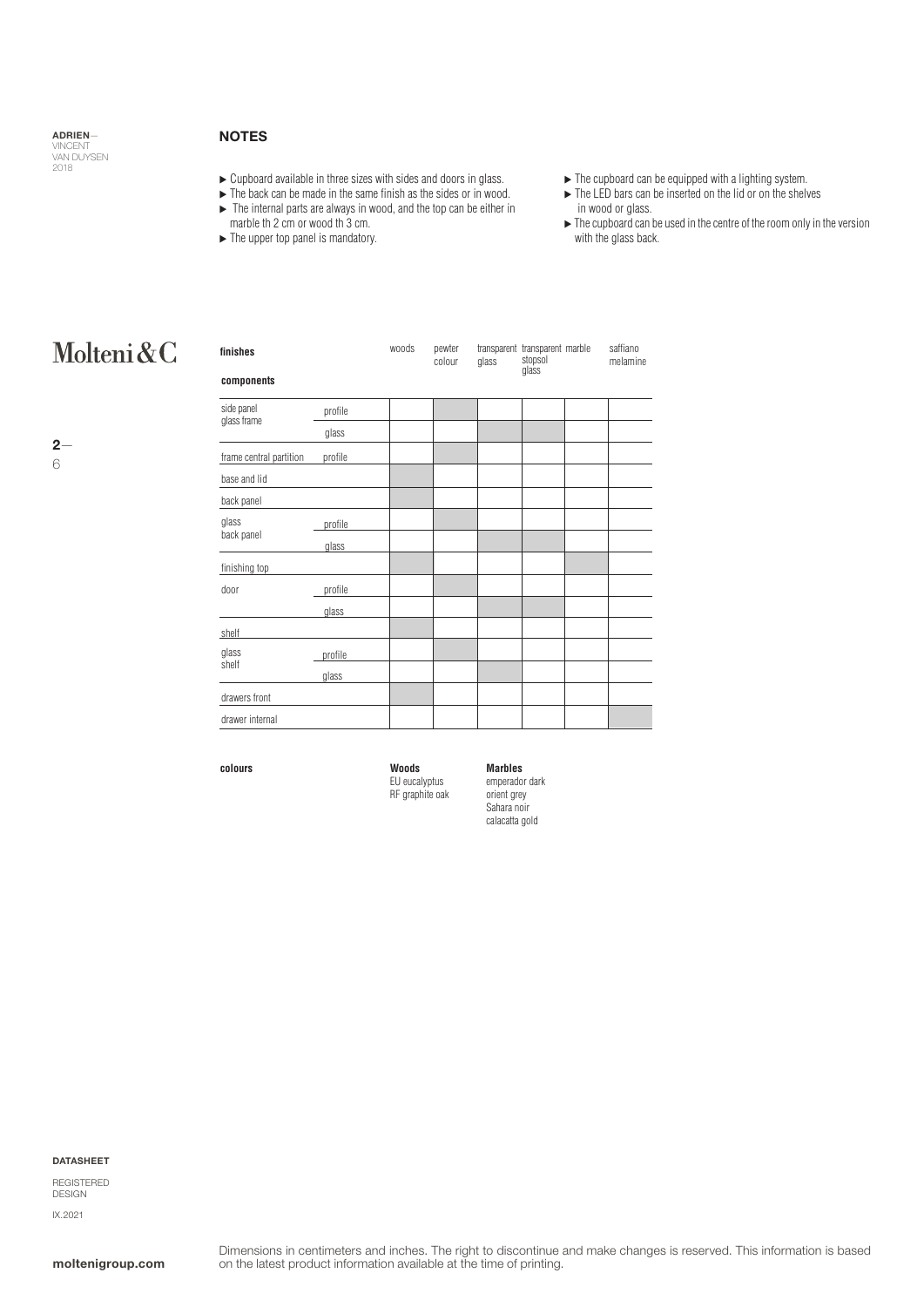| <b>ADRIEN-</b> |  |
|----------------|--|
| <b>VINCENT</b> |  |
| VAN DI IYSEN   |  |
| 2018           |  |

#### TECHNICAL INFORMATION

LID, BASE, TOP, FRONTS AND DRAWER STRUCTURE, BACK PANEL AND WOOD TOP Wood particle board paneling covered with sliced veneer in Eucalyptus (Eucalyptus globulus) or Oak (Quercus).

GLASS DOOR, SIDES, SHELF AND BACK PANEL Frame in extruded aluminum with crystal, thickness. 4 mm available in different finishes. The doors open via a recessed hinge in the sides.

FLOOR PROFILE Extruded anodized aluminum.

# Molteni&C

SIDES AND DRAWER BOTTOMS Wood particle board paneling covered with melamine finish.

LIGHTING AND ELECTRICAL COMPONENTS All components are compliant with regulations and certified as shown on the individual parts.

MARBLE TOP Marble with finishes from the range.



TOP  $\overline{\mathsf{ID}}$ BACK PANEL ... **SHELF BASE** DRAWER FLOOR GLASS FLOOR SIDE PROFILE DOOR PANEL

#### DATASHEET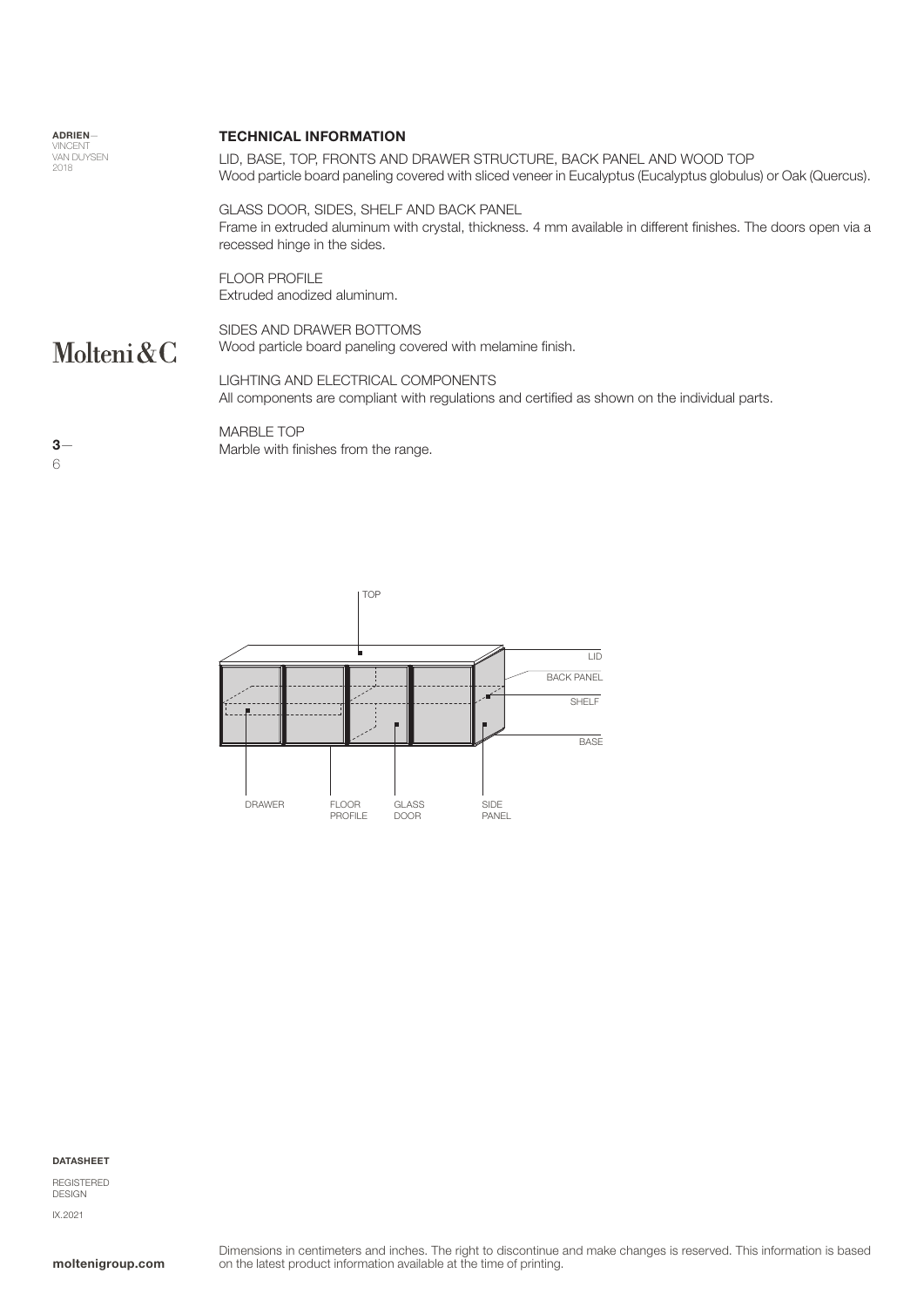#### DIMENSIONS

#### **cupboard**

**without internal shelves**

**H 88 - 34 5/8"** wood top **H 87 - 34 1/4"** marble top **D 52,7/53,7 - 20 3/4"/ 21 1/8"** with glass back panel

# Molteni&C



**cupboard**

**without internal shelves**

**H 88 - 34 5/8"** wood top **H 87 - 34 1/4"** marble top **D 52,7/53,7 - 20 3/4"/ 21 1/8"** with glass back panel

| trananarant alar |  |
|------------------|--|
|                  |  |
|                  |  |

199,8 78 5/8"



wood top MA08/19E

emperador dark/ orient grey top MA08/19M

Sahara noir/ calacatta gold top MA08/19S

34 1/4"/ 34 5/8"

emperador dark/ orient grey top MA08/26M Sahara noir/ calacatta gold top MA08/26S

 $\begin{array}{r} \hline \mathbb{Z} \\ \hline \mathbb{Z} \\ \hline \end{array}$ <br>
52,7/53,7<br>
20 3/4"/ 21 1/8"



ورازيبه

#### transparent glasses transparent stopsol glasses

wood top MA08/19E emperador dark/ orient grey top MA08/19M

Sahara noir/ calacatta gold top MA08/19S





wood top MA08/26E emperador dark/ orient grey top MA08/26M

Sahara noir/ calacatta gold top MA08/26S



#### DATASHEET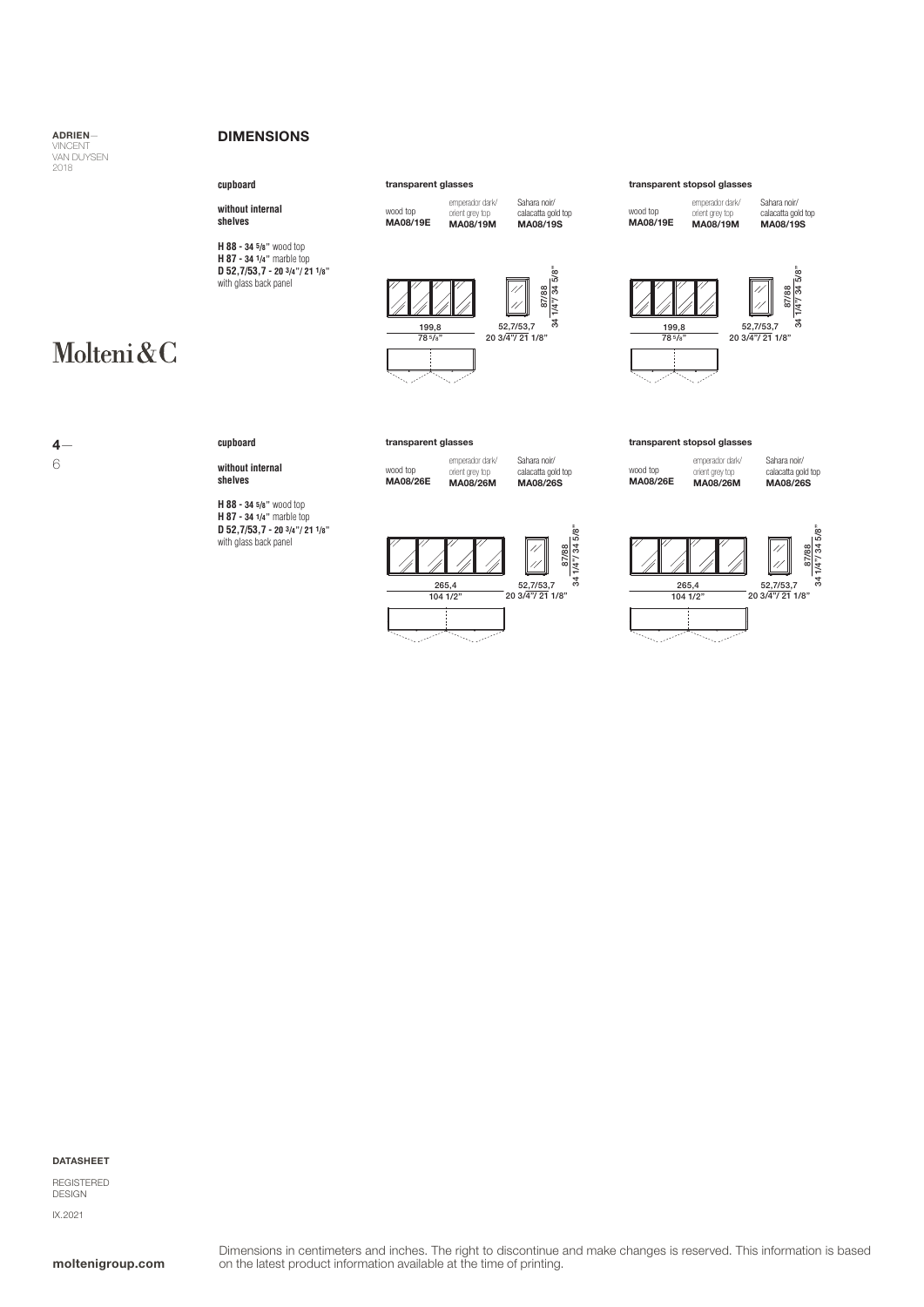#### DIMENSIONS

**shelf th 3** W 95,4 D 42,8 W 37 1/2" D 16 7/8" It is possible to insert no. 1 shelf for compartment W 128,2 D 42,8 W 120,2 D 42,0

 $\sqrt{}$ 

∠ **RI/09 RI/13**

## Molteni&C

5— 6

To be fastened under the lid or the wooden shelf

**structure with drawer H 11,8 - 4 5/8"** module W 95,4 - 37 1/2"

module W 128,2 - 50 1/2"





**Use of structure with drawer** In the presence of a structure with drawer it is not possible to apply the LED bar under the lid or shelf

**under the lid under the wooden shelf**



DATASHEET